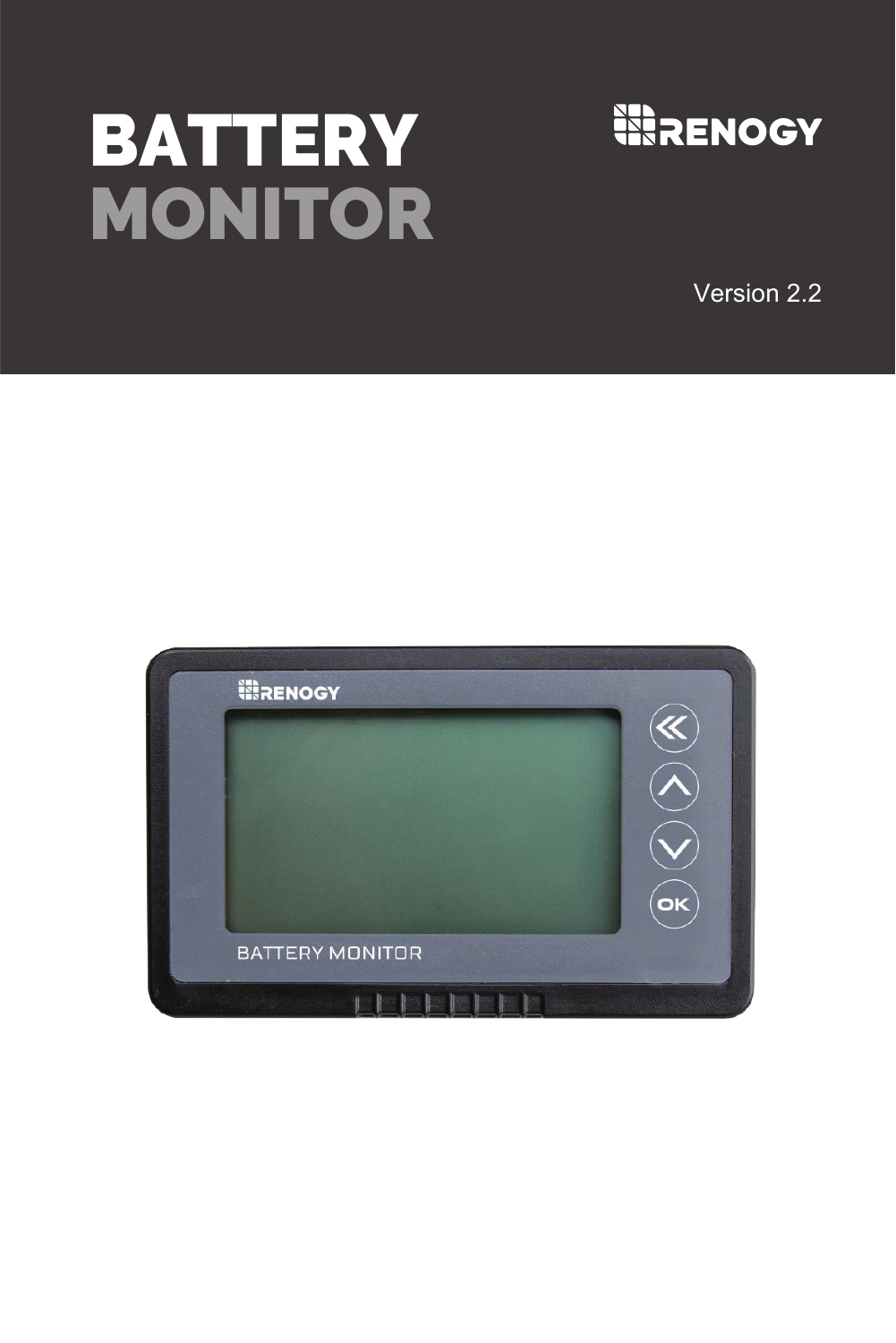# **Warning**

Please read this guide carefully to avoid incorrect connections that can cause the battery monitor to malfunction and/or create a fire hazard. Disconnect the negative pole of the battery before installation.

★The Renogy Battery Monitor can't be exposed in the sun for a long time or in the environment with large amounts of ultraviolet radiation when using or storing, in winter (< -10℃) and summer (>60℃) otherwise the life span of the LCD will be shortened.

# **Battery Safety**

- Do NOT let the positive (+) and negative (-) terminals of the battery touch each other.
- Explosive battery gases may be present while charging. Be certain there is enough ventilation to release the gases.
- Be careful when working with large lead acid batteries. Wear eye protection and have fresh water available in case there is contact with the battery acid.
- It is the user's responsibility to operate the equipment in a safe manner. Do not charge batteries in an enclosed environment unless allowed by the manufacturer of the battery.
- Never connect a load to a battery without using fuses or circuit breakers.
- Please follow the battery manufacturer's safety instructions.

# **General Information**

The Renogy Battery Monitor is a high precision device (also known as coulometer), which can test the voltage, current, and capacity of a battery to help users know the state of charge at any time. The Renogy Battery Monitor has a memory function which allows users to set a low voltage capacity alarm. It is suitable for mobile and portable equipment, e-bike, motorcycles, electric wheelchairs, and so on.

★ The Renogy Battery Monitor is suitable for lithium batteries, lead acid batteries and nickel-metal hydride batteries that have voltage from 10V to 120V.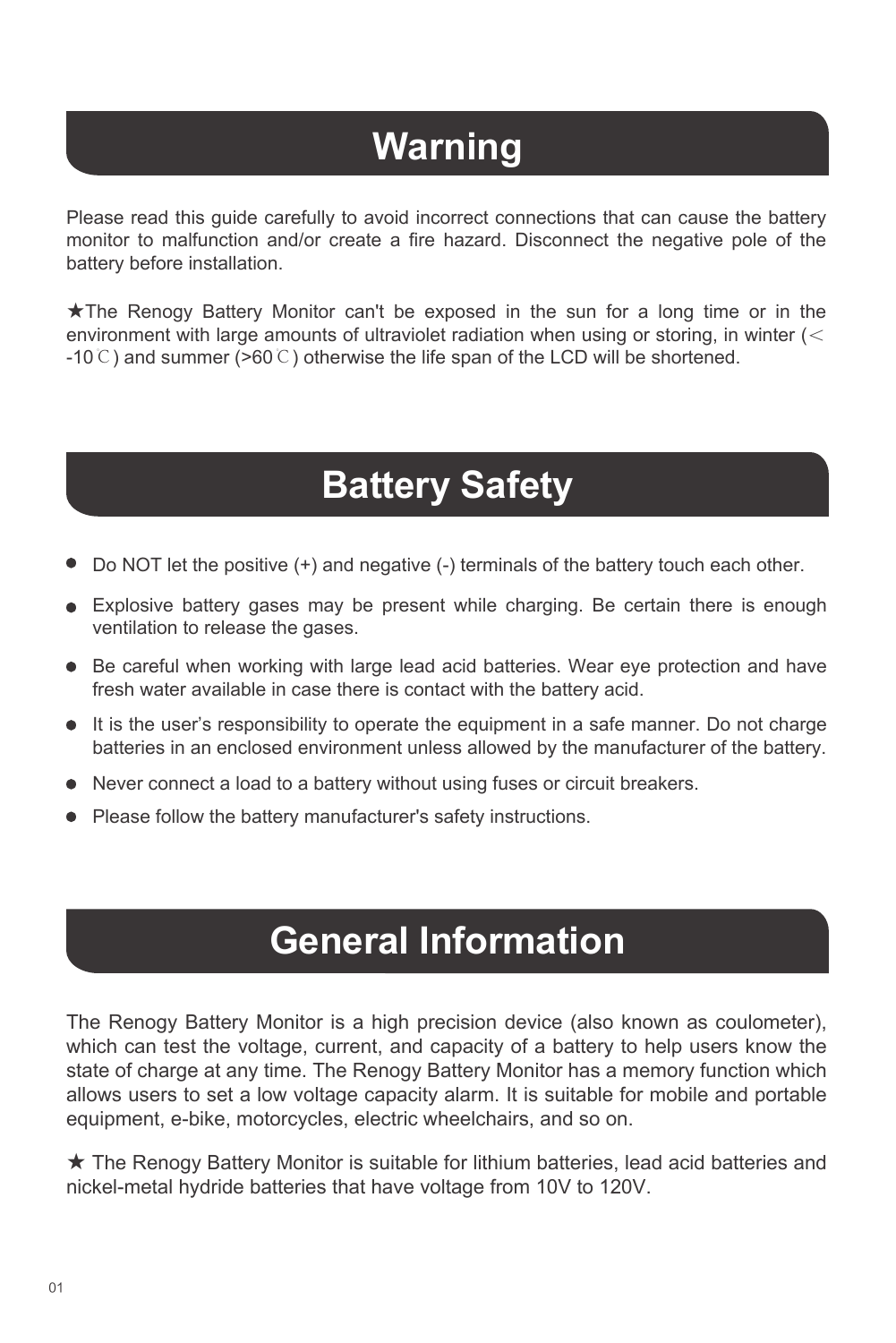# **Identification of Parts**



LCD Interface



Shunt/Sampler Holder 500A Shunt/Sampler





20ft (6m) 3ft (1m)



Shielded Wire 20 AWG B+ Wire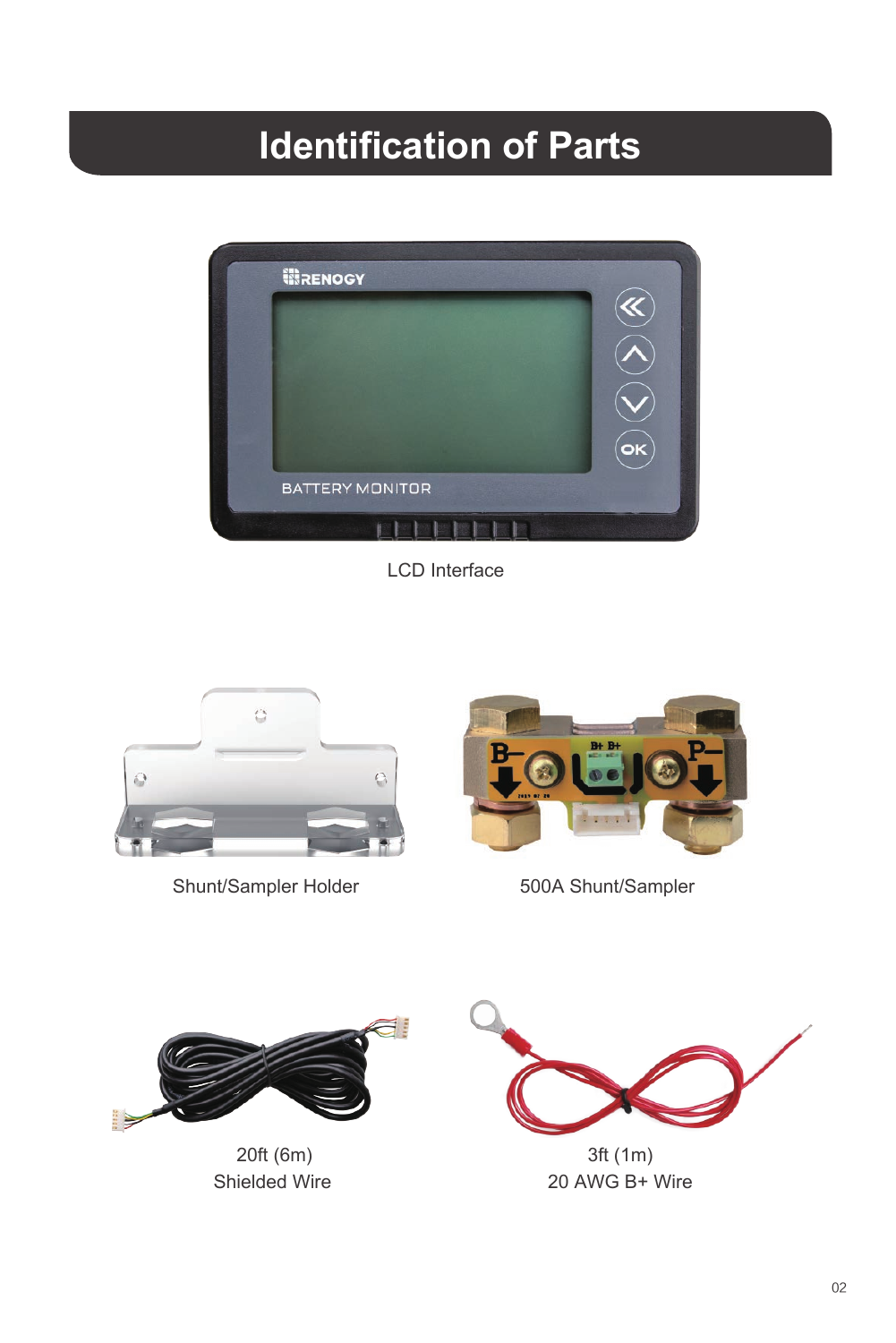# **Dimension**



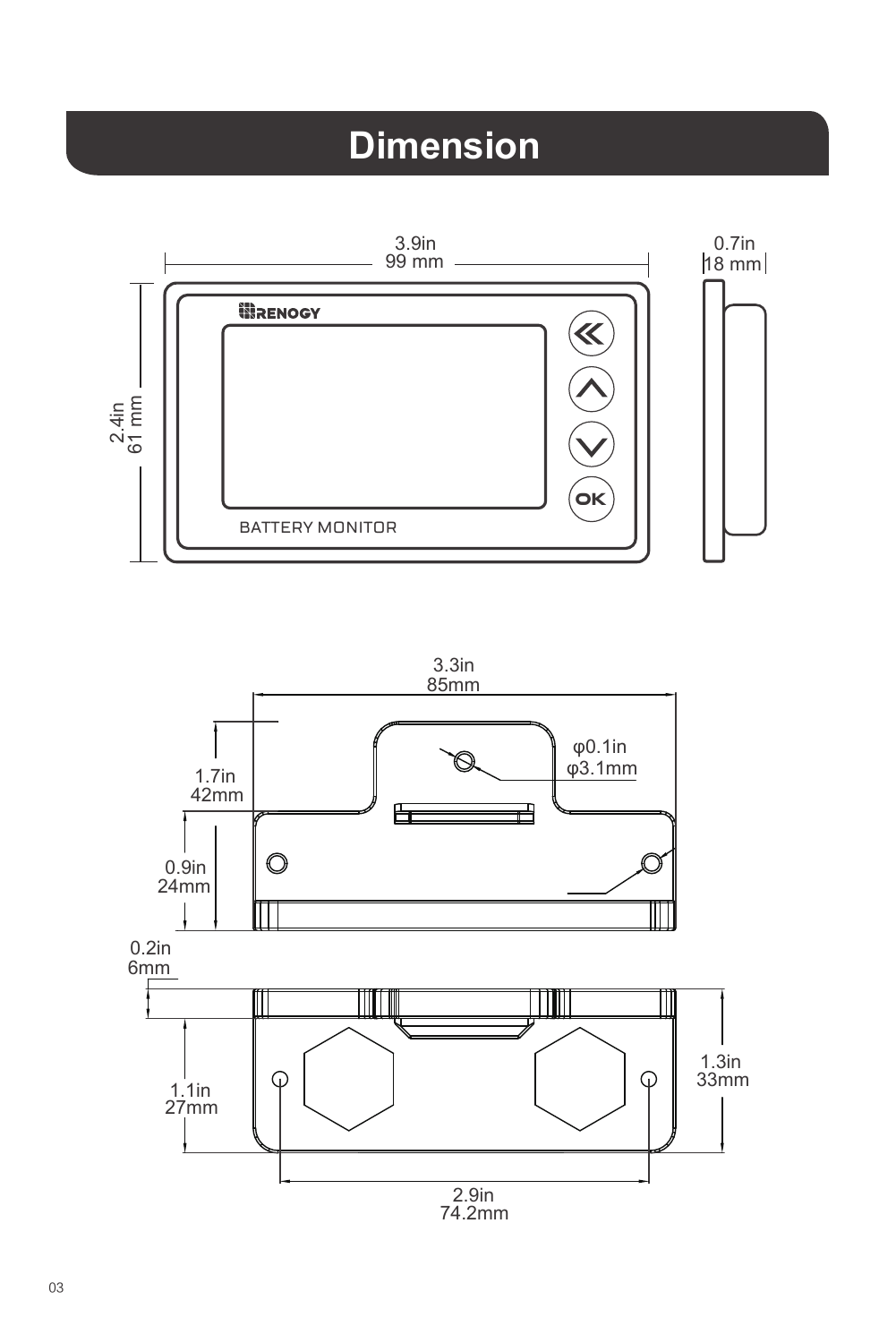# **Installation**

### **Connection/Setup**

First, connect the Shunt in series to the negative circuit of your battery. B- of shunt connects to B- of the battery. P- of shunt connects to P- of output and C- of charge.

Then take a wire of 0.3-0.75 mm². One end of the wire connects to positive of battery, another end connects to B+ of Shunt (either one is ok).

Finally connect the Shunt to the Renogy Battery Monitor by the shielded wire and the screen of the Renogy Battery Monitor display should turn on.



Attention: Please connect as shown. The shunt must be series connected to the negative circuit, DO NOT connect to the positive circuit.

### **Mounting**

The Renogy Battery Monitor is fixed by tabs, so it is easy to install. First, open a rectangular orifice on your equipment panel according to the size. Then put The Renogy Battery Monitor into the rectangular orifice, and make sure the tabs are locked.

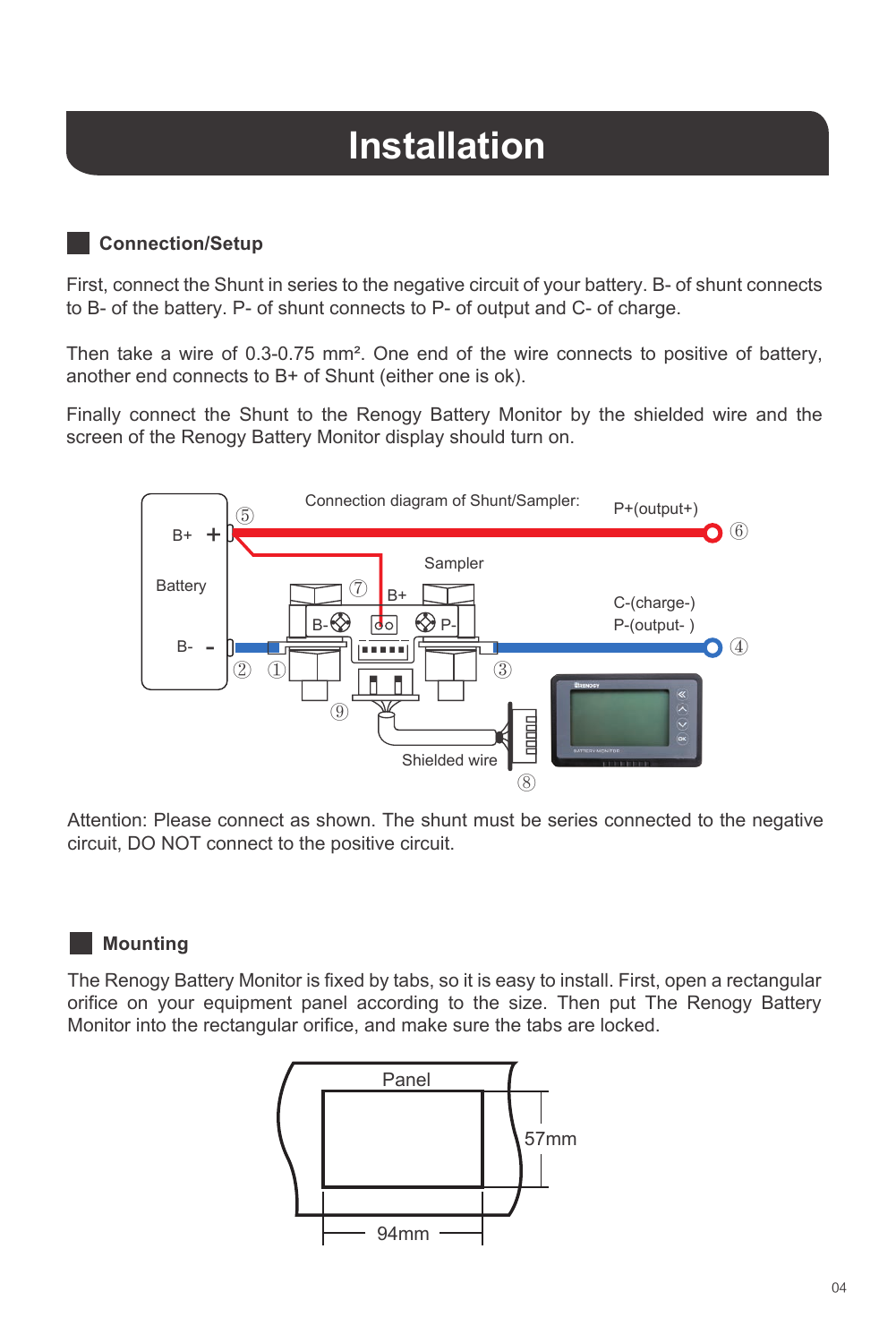# **Operation**





### **Use steps**

**1. Connect and check the current:** Power on after completing the connection as shown, the screen should display capacity percentage. If the screen has no response, please check the connection. Then charge or discharge the battery and check whether the display current is equal to the actual current. If the deviation is large, please check the connection.

**2. Capacity calibration:** On first use, the percentage and capacity are not the actual value, you need to calibrate the capacity to either 100% or 0%.

First set the usable AH capacity of the battery as the preset AH capacity.

For Lithium and Sealed Lead Acid batteries to calibrate to 100% charge the battery fully and hold the "up" key for 3s to set the capacity to 100%

For Lithium batteries to calibrate to 0% discharge the battery completely and hold the "down" button key for 3s to set the capacity to zero.

This will only have to be done on initial installation of the Renogy Battery Monitor or if the Battery Bank is replaced.

**3. Check and reset the actual capacity:** If you find the displayed capacity doesn't match the actual capacity during use, please check and reset the actual capacity.

For Lithium batteries discharge the battery to 0% and hold the "down" key for 3s to set the capacity to 0, then set the preset capacity as large as possible.

Now charge the battery fully and the displayed AH capacity should be the actual usable capacity. Then set the displayed AH capacity as the preset AH capacity.

For Sealed Lead Acid batteries it is recommended to set the AH lower than the usable rating after conducting a capacity test or consulting the battery manufacturer.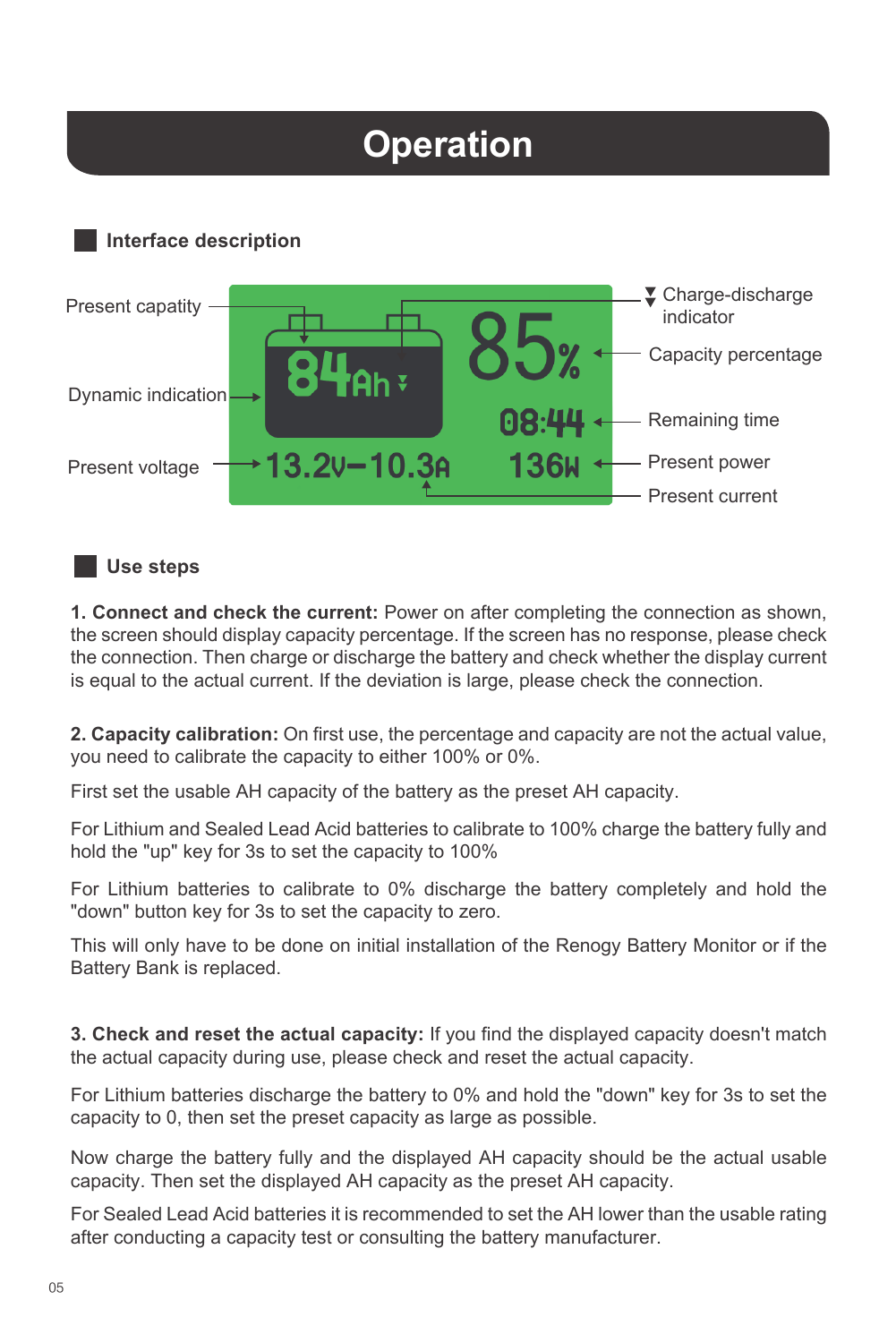

#### **Preset capacity and voltage setting**:

- 1. Press the  $\mathfrak{S}$  key for 3s to enter setting menu;
- 2. Click  $\Diamond$  or  $\Diamond$  key to select the setting items:
- CAP—Preset capacity: An initial capacity has been set at the factory, please set it according to the real capacity of your battery.
- HIGH V-Full capacity voltage: When the voltage is higher than the set value, the capacity will be automatically set to 100%.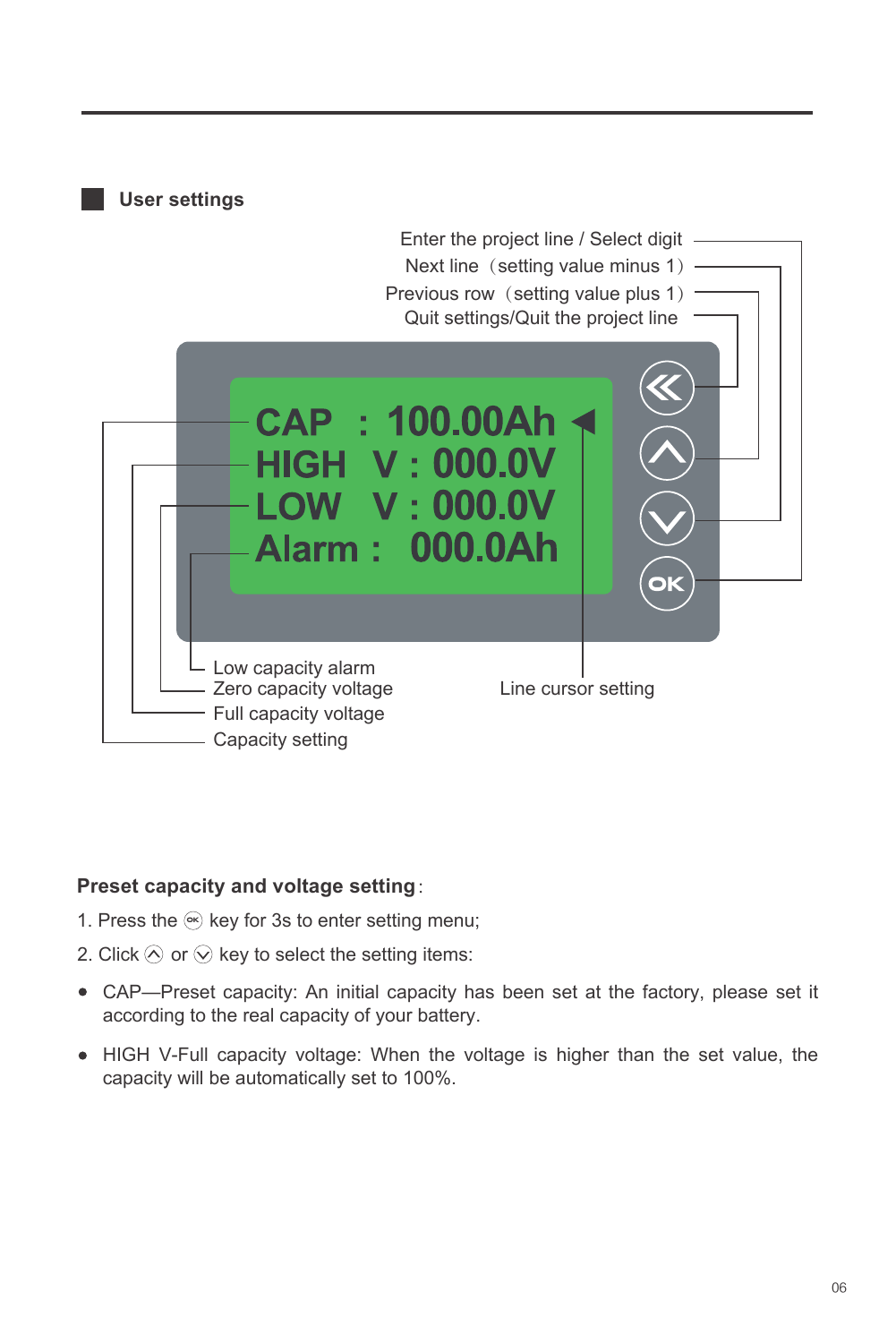- LOW V-Zero capacity voltage: When the voltage is lower than the set value, the capacity will be automatically set to 0%. If the discharge continues, the voltage value will flash, and the alarm will beep once every 10s.
- ALARM-Alarm setting: When the battery capacity is below the set capacity, the percentage and battery symbol will flash and the alarm will beep once every 10s.
- Attention: If you need to set the HIGH V and LOW V values, please confirm the full charge voltage and all discharge voltage specifications of your battery.

3. Select CAP and click the key to enter the preset capacity setting; The set value will **ok** flicker, click the  $\textcircled{\tiny{\text{e}}}$  key can select other values, click the $\textcircled{\tiny{\text{o}}}$  or  $\textcircled{\tiny{\text{e}}}$  key to select the correct values after this click the  $\otimes$  key to quit preset capacity setting.

4. We can set other items with the same method as preset capacity. When all the items are set and all the values are correct, click the  $\mathcal R$  key to save the set and quit the setting menu.

#### **Set capacity to zero or full**:

On first use or change of the battery bank, the memory capacity should be set zero or full: In the main interface, hold the  $\heartsuit$  key for 3s to set the capacity zero, the percentage will be 0%; hold the  $\odot$  key for 3s to set the capacity full, the percentage will be 100%.

#### **Sleep mode wake up operation**

1. When the battery current is low, the Renogy Battery Monitor will go into a low power sleep mode, press any key to see the display if needed. When the battery current rises over normal value or the battery starts charging or discharging the Renogy Battery Monitor will wake up.

2. The Renogy Battery Monitor can stay connected to the battery bank since it has a very low self-consumption.

### **Manual turn off backlight function**:

While charging the battery, the LCD screen's backlight will also be slowly flashing. In order to turn off the backlight function, Long press front  $\mathcal{R}$  Keyboard can turn off the backlight, Long press again  $\otimes$  Keyboard can Wake up the backlight.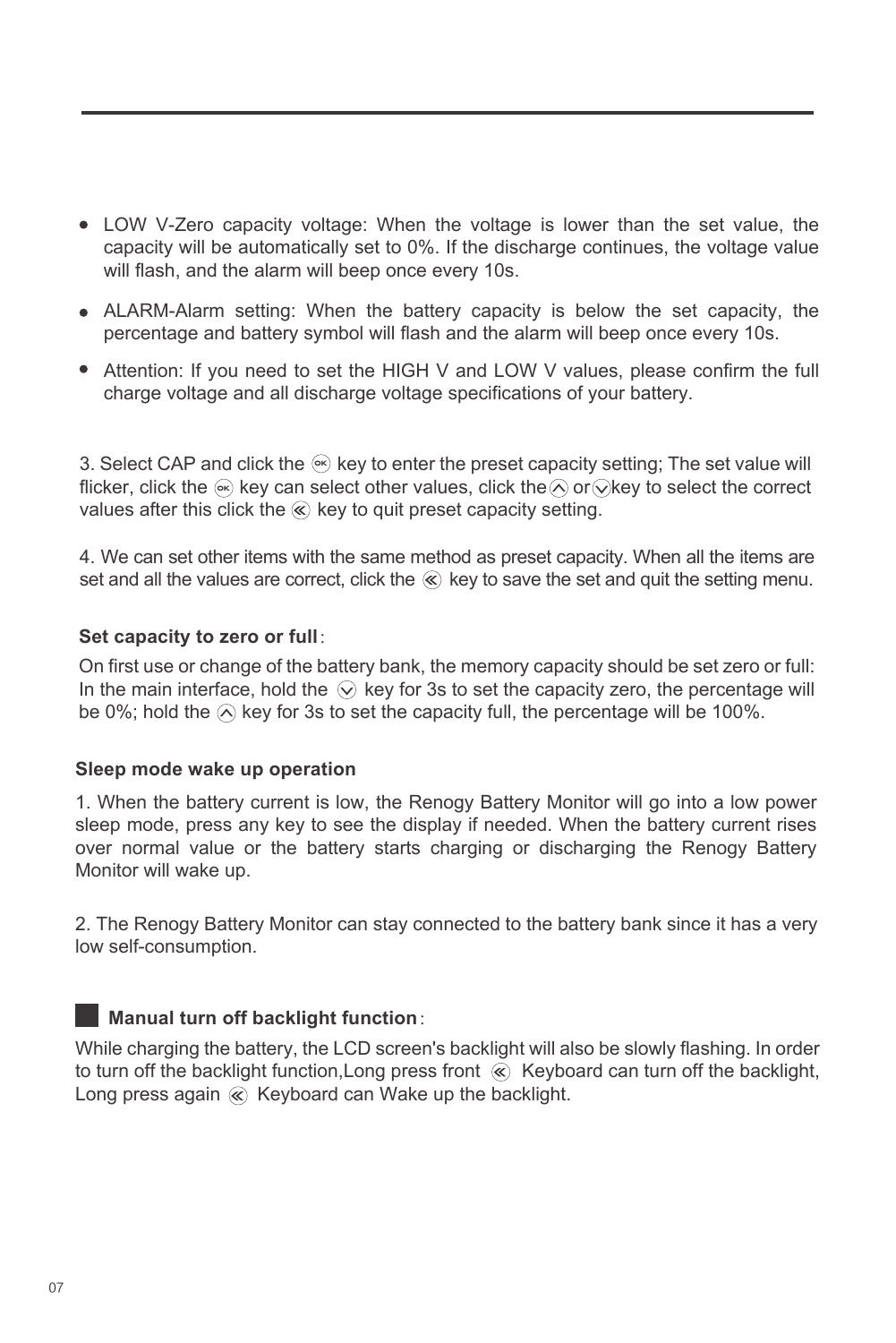# **Troubleshooting**

- When connecting the load, if the backlight is blinking, the B- and P- of the shunt are wired inversely.
- When the battery current is low the Renogy Battery Monitor will enter a low power (sleep mode) and the backlight will turn off, press any button and the backlight will turn on for 10s.
- When the current changes frequently the data acquisition may produce an error, and it may affect the accuracy.
- When charging or discharging. The Renogy Battery Monitor will be working and the capacity displayed will be real-time numbers.

### **Technical Specifications**

| <b>Description</b>         | <b>Parameter</b>                  |
|----------------------------|-----------------------------------|
| <b>Working Voltage</b>     | 10.0 - 120.0 V                    |
| Working dissipation        | $10.0 - 15.0$ mA                  |
| Standby dissipation        | $1.0 - 2.0$ mA                    |
| Voltage accuracy           | ±1.0%                             |
| Current accuracy           | ±1.0%                             |
| Capacity accuracy          | ±1.0%                             |
| Backlight on current(>50A) | 100 mA                            |
| Preset capacity value      | 0.1 - 9999.0 Ah                   |
| Temperature range          | $-10-60^{\circ}$ C (14-140°F)     |
| Weight (LCD Interface)     | $2.6$ oz / 75 g                   |
| Size (LCD Interface)       | 3.9*2.4*0.7 inch (9.9*6.1*1.8 cm) |
| Shielded Wire              | 20ft (6m)                         |
| B+ Wire                    | 3ft (1m)                          |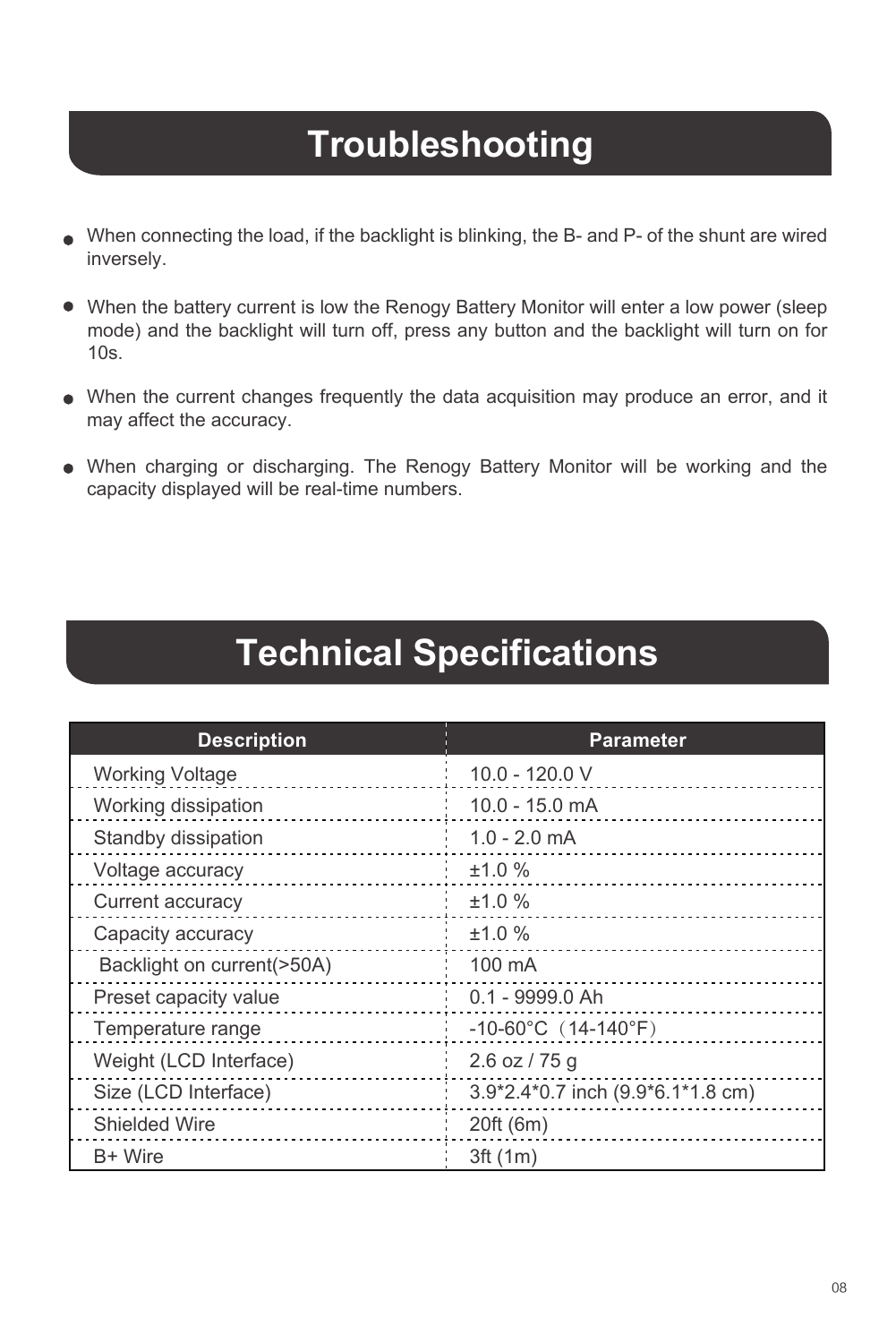### 警告

不正確な接続でバッテリーモニターが誤動作を起こして、火災を引き起こす可能 性があるため、設置する前に、説明書をよく読んでください。

RENOGYバッテリーモニターをご利用と保存される時、太陽光あることろに長 時間暴露または多量の紫外線があるところを避けてください。また、本製品を長持 ちさせるため、保存温度を-10℃~60℃の範囲にしてください。

### バッテリー安全

- バッテリー端子の正極 (+) と負極 (-) を接続させないでください。
- 充電中に爆発性ガズ発生する可能性がありますので、換気の良いことろで充電し てください。
- 大型の鉛バッテリーを使用する時は保護メガネを着用してください。万が一の場 合に備えて、使用する前に、すぐ利用可能な淡水を用意してください。
- 安全な環境で本製品を使用することが必要です。バッテリーメーカーの許可がな い限りに、密閉された環境でバッテリーを充電しないでください。
- バッテリーに負荷を接続する時、ヒューズまたはサーキットブレーカーを介して ご利用することをお勧めいたします。
- バッテリーメーカーの安全指示に従ってください。

### 主な情報

本製品が電圧、電流、バッテリー容量を測定できる高精度の設備です。本製品を 通して、リアル充電状態を把握することができます。また、モニターにメモリー機 能が付いており、バッテリー低電圧とバッテリー低容量時、アラームが鳴るように 設定できます。

★ 本製品が電圧範囲は10V-120Vとなるリチウムバッテリー、鉛バッテリー、ニ ッケル水素電池に適用します。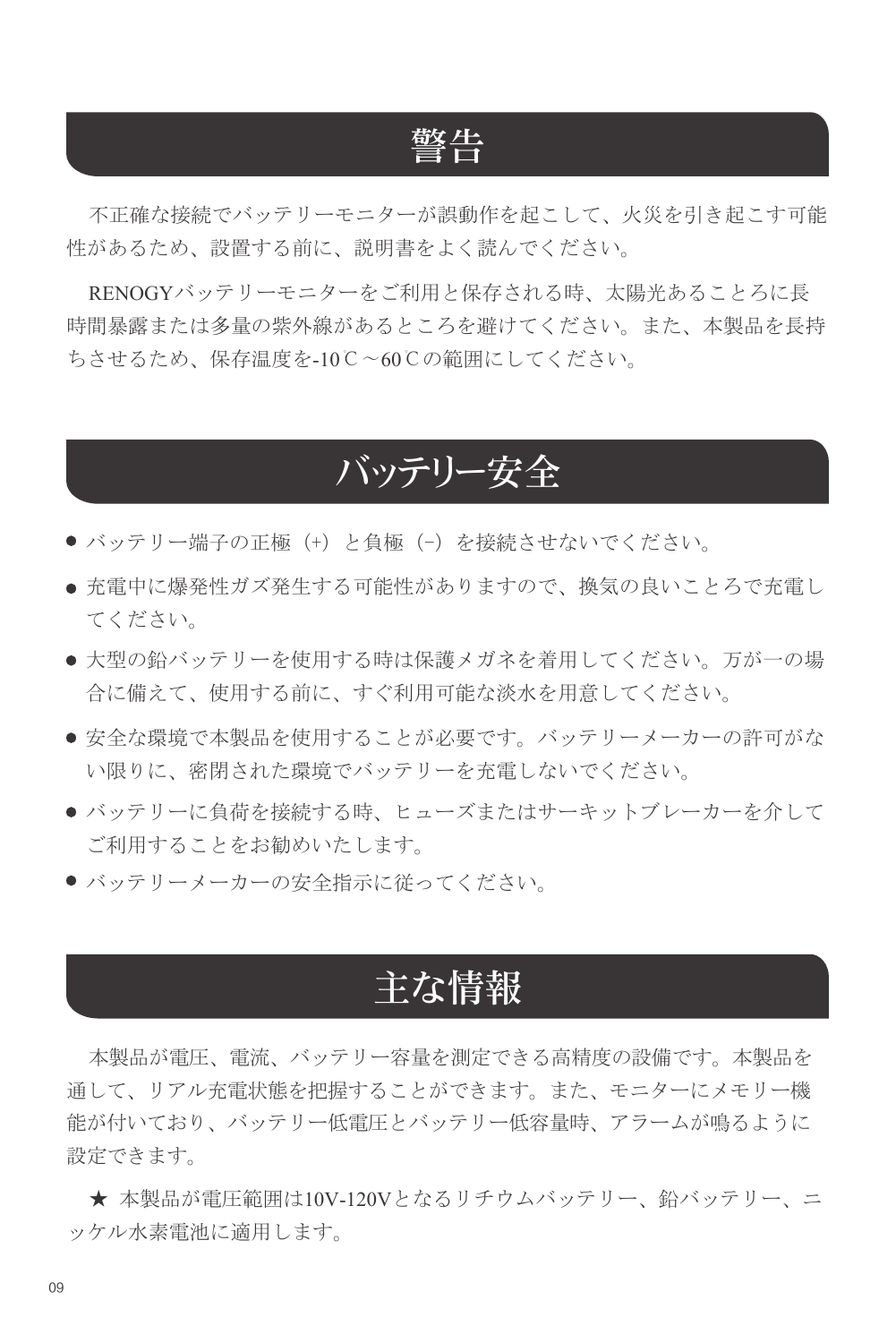# パッケージ内容



液晶モニター



採集モジュールホルダー 500A採取モジュール





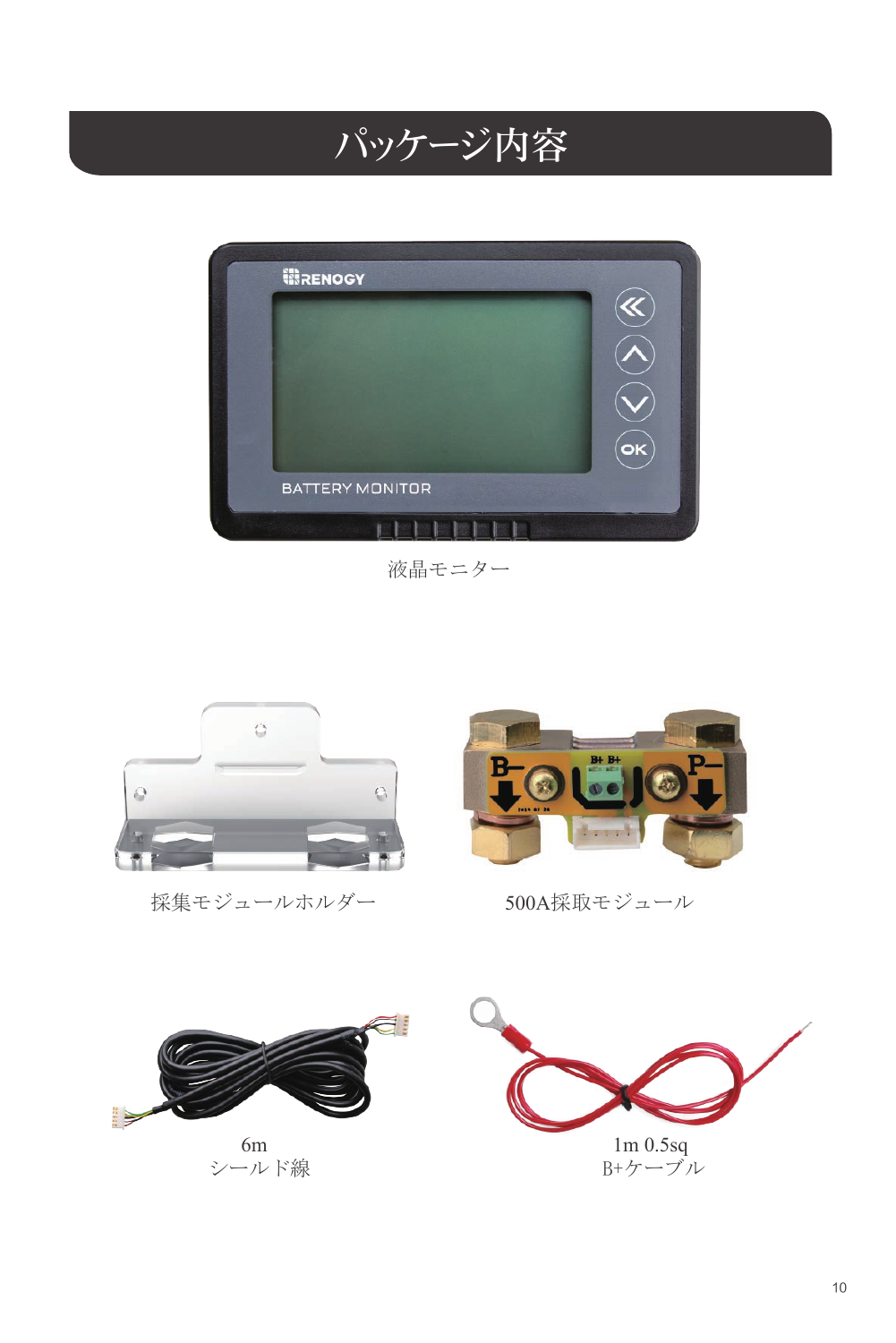# 寸法



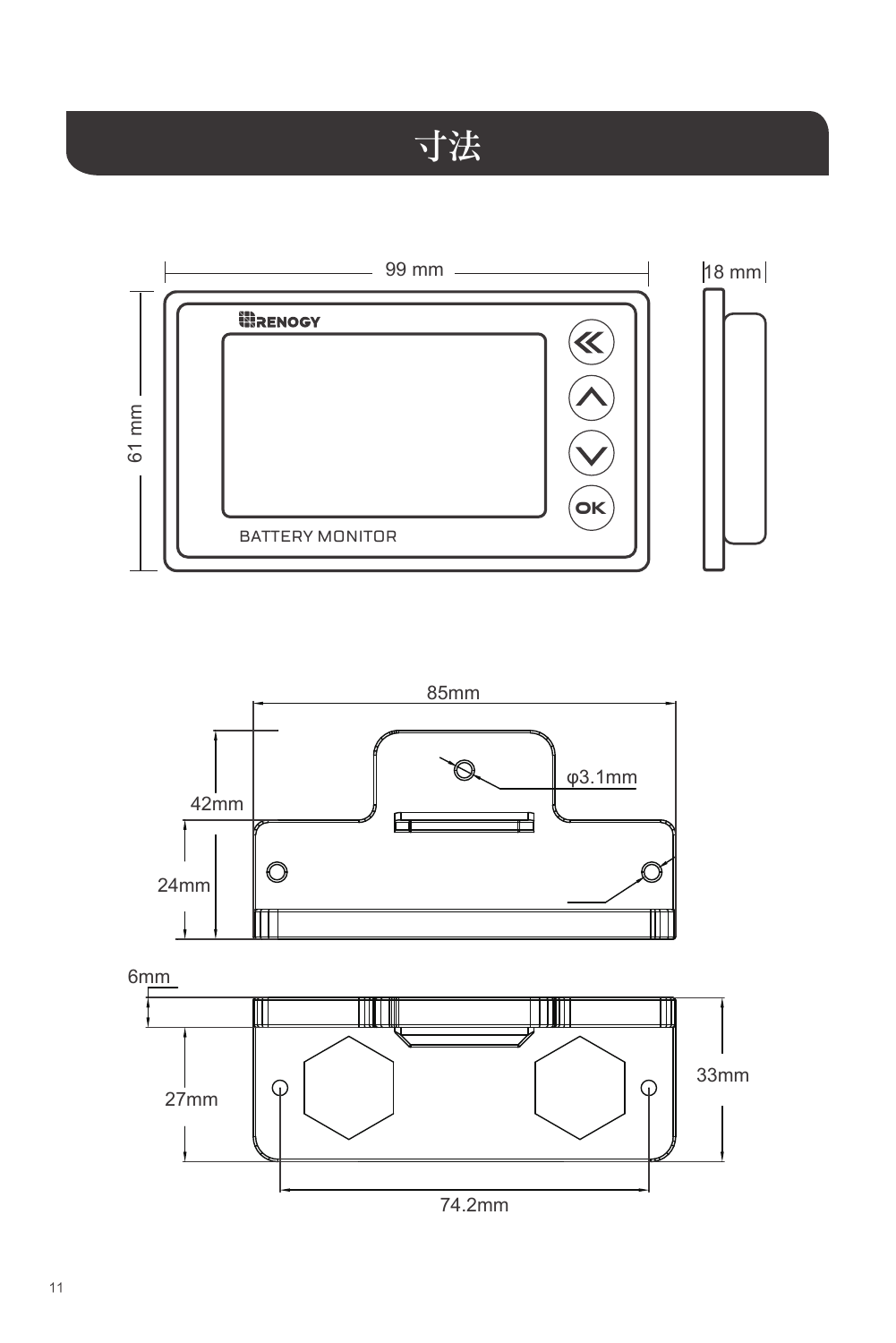# 取付について

### ■ 取り付けステップ

1. まず、採取モジュールをバッテリーの-側に直列してください。 採集モジュールのB-側をバッテリーの負極に接続して、P-側を充放電の負極、C‐ とP-に接続してください。

2.付属されているB+ケーブルより、上記の画像通りバッテリー+側と接続してください。 3.付属されているシールド線より、液晶モニターを採集モジュールと接続してください。



ご注意:上記画像のように接続してください。採集モジュールは必ずバッテリー の-側に接続してください。

### ■ 液晶画面の取り付け

液晶画面にバックルがあるため、取り付けは簡単です。

まず、画像の寸法通りに、長方形の穴を開いてください。そして、液晶画面を 穴に入れます。バックルがロックされたら、取り付けが完了です。

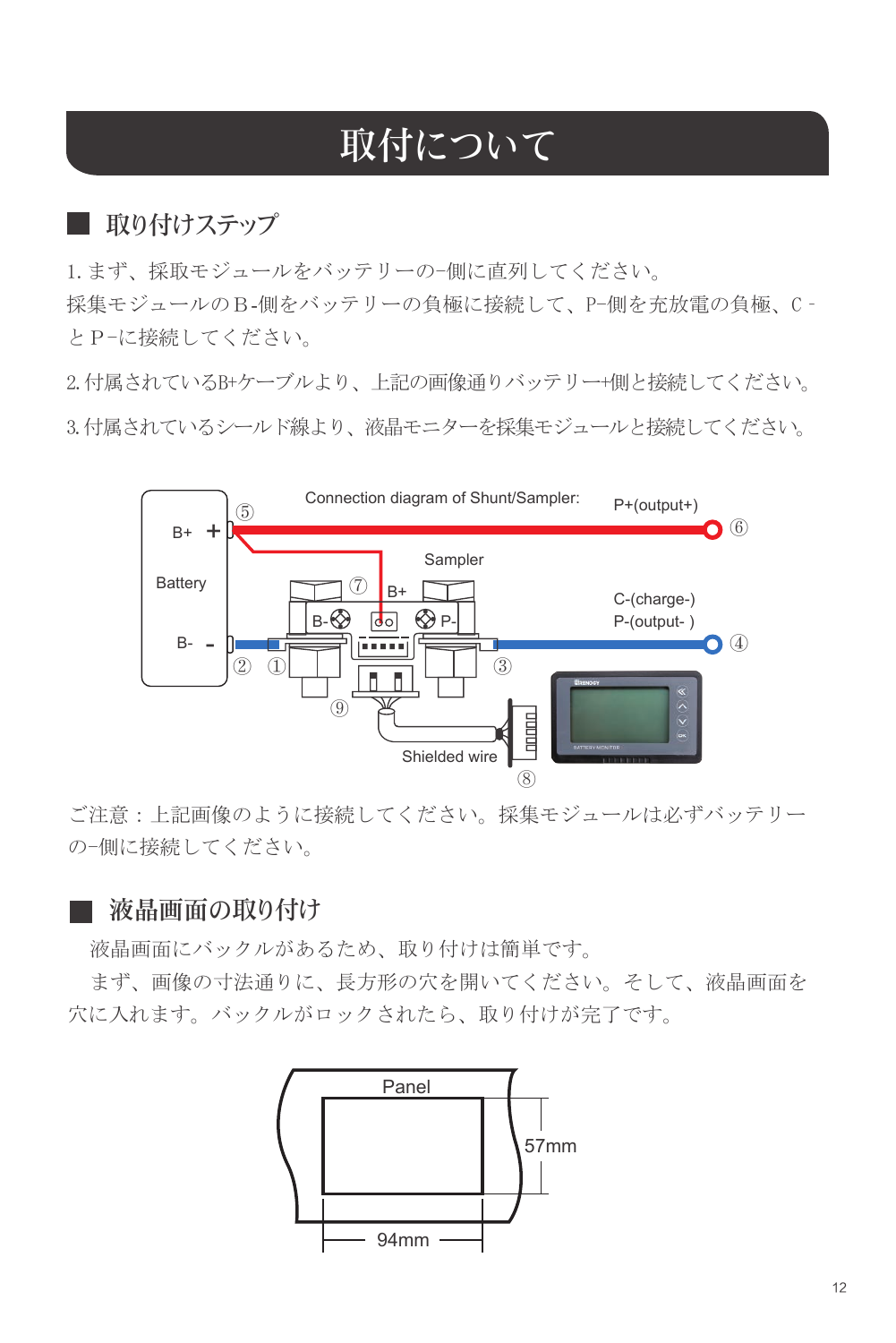# 使い方



### ■ 操作ステップ

1.配線および電流チェック:取り付け説明通りに配線完了したら、液晶画面がバッテ リー容量(%)が示します。もし、液晶画面が反映しない場合、配線が正しく接 続されるかどうかをチェックしてください。そして、バッテリーに充放電して、 実際充放電電流と液晶画面に示しているデーターと照会してください。誤差が大 きい場合、配線をチェックしてください。

2.容量のキャリブレーション:最初の使用時、パーセンテージと容量は実際の値ではあ りません。容量を100%及び0%に校正する必要があります。

最初に、バッテリーの使用可能なAH容量をプリセットAH容量として設定します。

密閉型鉛酸およびリチウム電池を100%に校正するには、電池を満充電し、 へボタ ンを3秒間押し続けて容量を100%に設定します。最後に、電池の定格AH容量をプ リセットAH容量として設定します。

リチウム電池を0%に校正するには、電池を完全に放電し、√ボタンを3秒間押し 続けて容量をゼロに設定します。

これは、Renogyバッテリーモニターの初期設置、またはバッテリー交換時のみ行 う必要があります。

3.実際容量の確認及びリセット:使用中に、表示された容量と実際の容量と一致し ない場合は、確認し実際の容量をリセットしてください。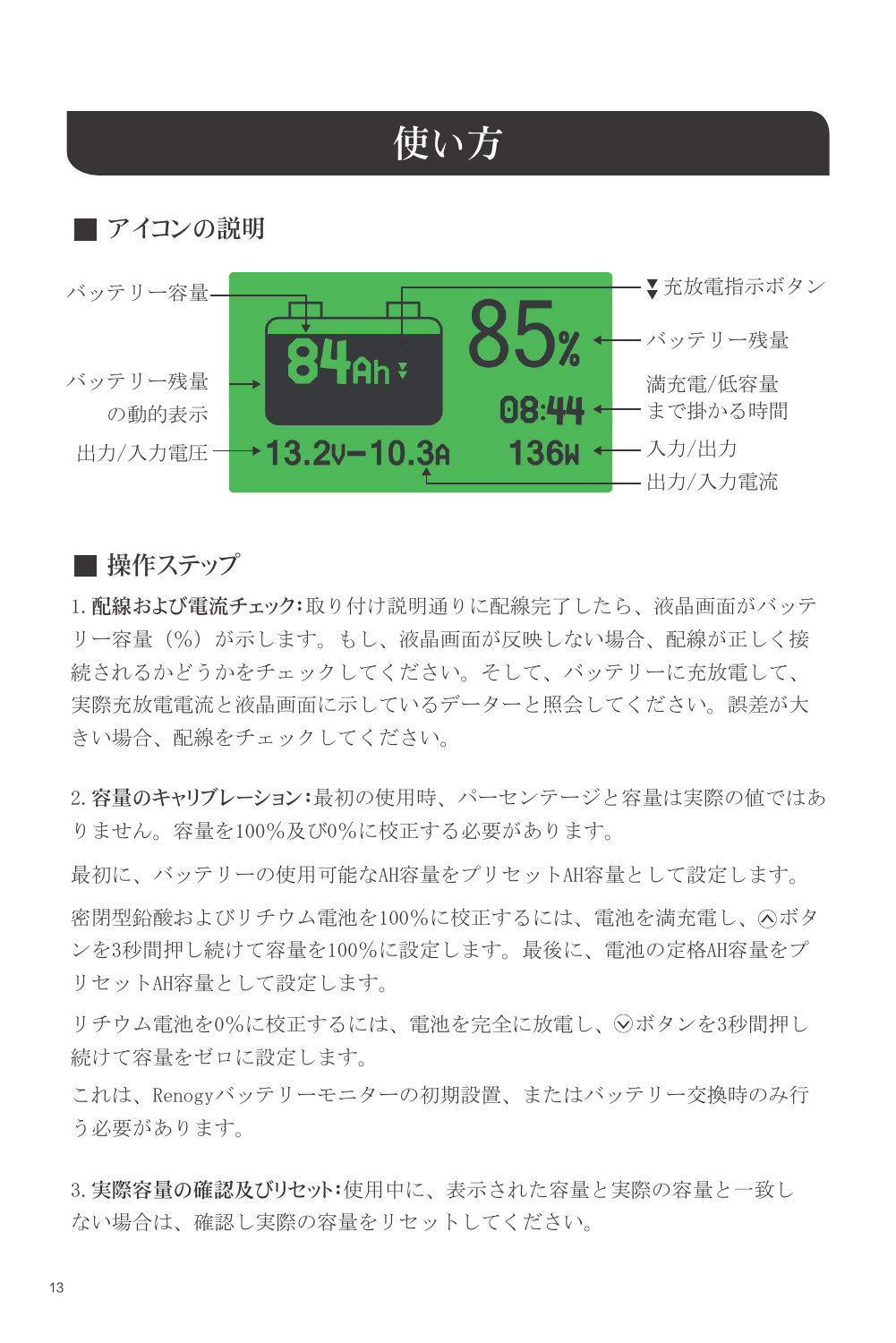リチウムの場合、バッテリーを0%まで放電し、○ボタンを3秒間押して容量をゼロに 設定してから、プリセット容量をできる限り大きく設定してください。

バッテリーを満充電し、表示されたAH容量が実際に使用可能な容量になります。 次 に、表示されたAH容量をプリセットAH容量として設定します。

密閉型鉛蓄電池の場合、AHを定格容量より低く設定することをお勧めします。具体的 な設定値は容量テストを実施する、または電池メーカーに問い合わせしてください。



#### バッテリー実際残量と電圧の設定

- 1. **@ ボタンを3秒長押して、設定マニュアルに入ります。**
- 2. ⊙または ⊙ボタンを押して、設定項目が切り替わります。
- CAP-バッテリー実際容量、デフォルト値は100AHです。バッテリー実際残量 より設定してください。
- HIGH Vーフル電圧:バッテリーの電圧はHIGHVに設定される数値を超えた ら、モニターはバッテリー容量を100%と識別します。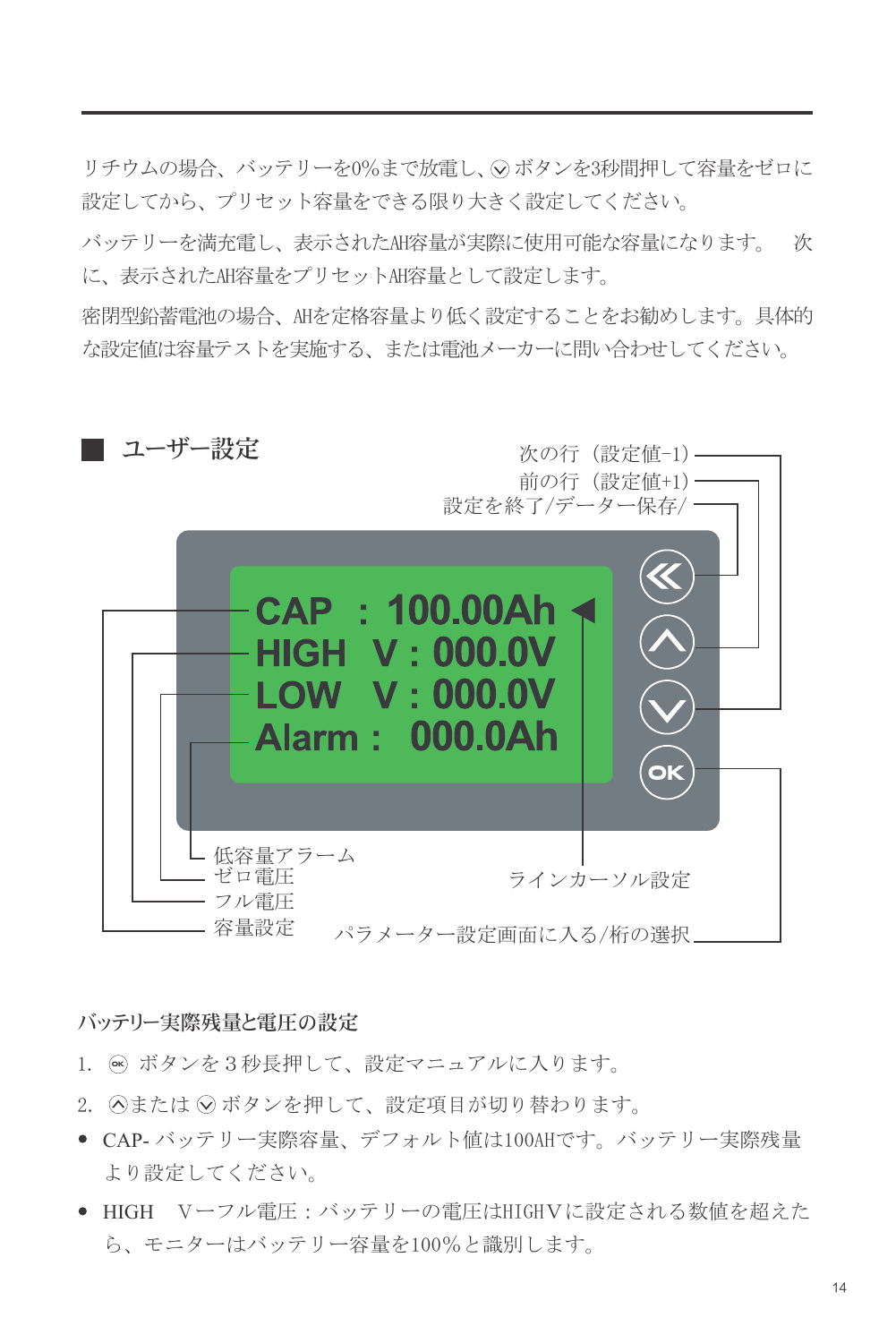- LOW Vーゼロ電圧。バッテリー実際電圧はLOW Vに設定される数値以下に なった場合、バッテリー容量が0%と識別します。また、バッテリー電圧降下 し続ける場合、出力/入力電圧アイコンが点滅して、ブザーが10秒ごとに鳴り ます。
- ALARMーーアラーム容量:バッテリーの残量が設定されているアラーム容量 以下になった場合、バザーが10秒ごとに鳴ります。
- ご注意: HIGH VとLOW Vを設定する時、バッテリーの満充電電圧、ゼロ電 圧のパラメーターをご確認ください。

3. バッテリー容量設定 : CAPを選択して、 ❸ ボタンを押して、実際バッテリー 容量設定に入ります。設定する時、数値が点滅しています。 へまたは ○ボタン を押して、数値を増やす/減らします。 ボタンを押して、バッテリーの残量 の設定が完了します。

4.ほかのパラメーターの設定方法は実際バッテリー容量設定方法と同じです。 すべて項目の設定が完了後、 ⊗ ボタンを押して、数値を保存して、メイン画面 に戻ります。

#### 液晶画面の休眠状態および点灯状態

1.採集モジュールに通している電流が低い時(<100ma)、液晶画面が休眠状態に なり、バックライトが消えます。この状態で、任意のボタンを押して、液晶画面 が10秒点灯しています。バッテリーが充放電している時、バックライトが点灯し 続けます。

2.バッテリーモニターの自己消耗が少ないため、使用しない時も接続したままで 大丈夫です。

バッテリー充電中、LCD画面のバックライトはゆっくり点滅します。バックライ ト機能をオフにするには、 ボタンを長押して、バックライトをオン/オフに切 り替えることができます。 バックライトをオン**/**オフ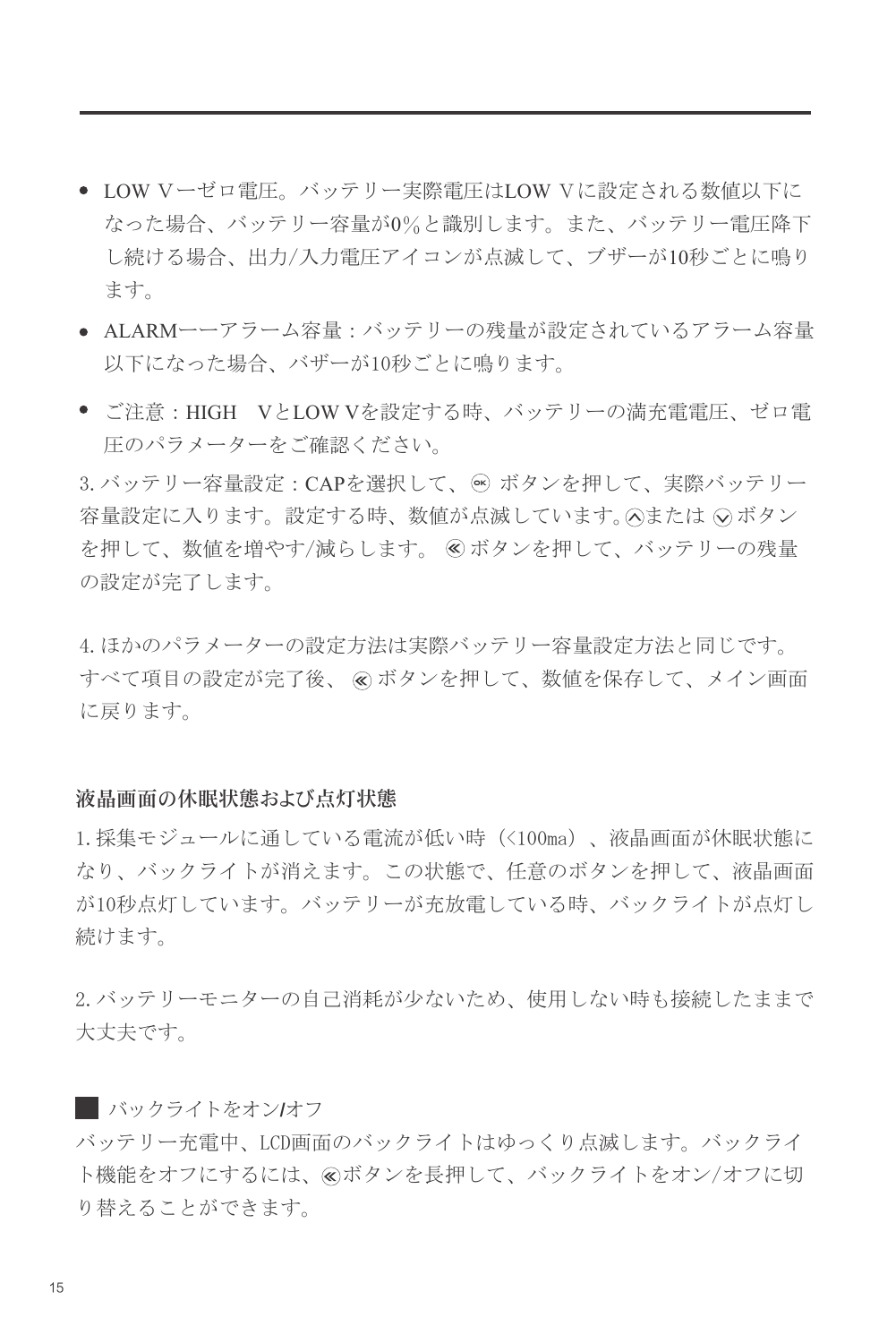## 問題解決

- 負荷と接続すると、バックライトが点滅します。その場合、b-側とp-側の配線 が逆に接続されているかチェックしてください。
- バッテリー電圧が低い場合、バッテリーモニターがスリップモードに入ります 。液晶画面のバックライタは消灯します。その際、任意のボタンを押して、バ ックライトが10秒点灯し続けます。
- 電流が頻繁的に変える場合、データーの精度にエラーが出るかもしれません。 精度に影響があります。精度が正しくない場合、バッテリーを満充電させて、 モニターはバッテリー容量を100%と識別させていただきます。
- 充/放雷中、バッテリーモニターが動作して、実際バッテリー容量を示します。

|--|

| 説明           | パラメーター             |
|--------------|--------------------|
| 動作電圧         | $10.0 - 120.0 V$   |
| 自己消耗電流       | $10.0 - 15.0$ mA   |
| スタンバイ時の消費電流  | $1.0 - 2.0$ mA     |
| 電圧精度         | $\pm 1.0 \%$       |
| 容量精度         | ±1.0%              |
| バックライトの消費電流  | 100 <sub>ma</sub>  |
| プリセット容量値     | $0.1 - 9999.0$ Ah  |
| 温度範囲         | $-10-60^{\circ}$ C |
| 重量 (LCDモニター) | 75g                |
| 寸法 (LCDモニター) | 9.9x6.1x1.8cm      |
| シールド線        | 6m                 |
| B+ケーブル       | 1 <sub>m</sub>     |